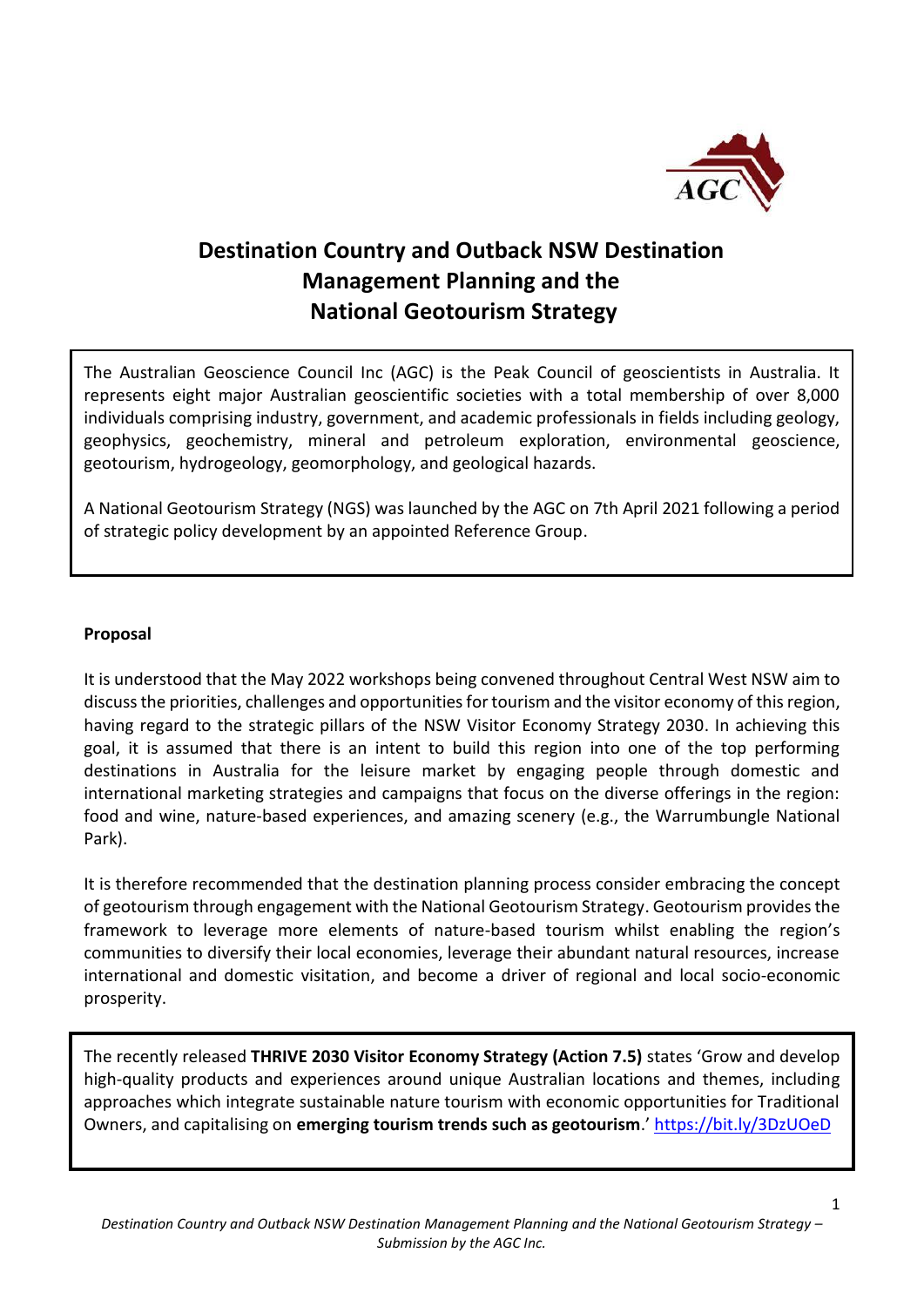### **Geotourism ('value-add' nature-based tourism)**

Geotourism adds considerable content value to traditional nature-based tourism (the primary motivator of travel to Australia) as well as cultural tourism, inclusive of Aboriginal tourism, thus completing the holistic embrace of 'A' (abiotic – landscape and geology) plus 'B' (biotic – flora and fauna) plus 'C' (culture) aspects.

Geotourism has been defined as 'tourism which focuses on an area's geology and landscape as the basis for providing visitor engagement, learning and enjoyment', but it is not a niche market. It has links with adventure tourism, cultural tourism, ecotourism, astrotourism, and agritourism, but is not synonymous with any of these forms of tourism, although in broad terms it embraces them all because it is essentially 'place-based'. Geotourism supersedes ecotourism, because the latter is practised in protected areas such as national parks whereas geotourism is undertaken in all areas, including places where primary industry activities are being undertaken, and in areas with Aboriginal land tenure.

Geotourism promotes tourism through visits to geological features (geosites), use of 'geotrails' and viewpoints, guided tours, geo-activities (such as geological time trails, fossil walks, rock gardens etc.), and patronage of visitor centres and museums. Geotourism attractions are now being developed around the world primarily as a sustainable development tool for the development of local and regional communities.

The development of a National Ecotourism Strategy in 1994 and subsequent state/territory-based initiatives is considered as a particularly useful precedent and guide. Of significance internationally is that geotourism is booming, whereas the development of geotourism in Australia lags many countries' approaches, notwithstanding the fact Australia has taken the initiatives in several areas in development of the concepts underpinning geotourism.

According to the National Geographic Society of the USA, geotourism is:

- Environmentally responsible committed to conserving resources and maintaining biodiversity.
- Culturally responsible committed to respecting local sensibilities and building on local heritage.
- Synergistic bringing together all elements of geographical character to create a travel experience that is richer than the sum of its parts and appealing to visitors with diverse interests.

The landmark 2003 Geotourism study, sponsored by National Geographic and conducted by the Travel Industry Association of America, found that 65 million American households are predisposed to support the principles of geotourism. As the global population of travelers increases and destinations become more globalised and homogenous, these principles are resonating with travelers across the globe.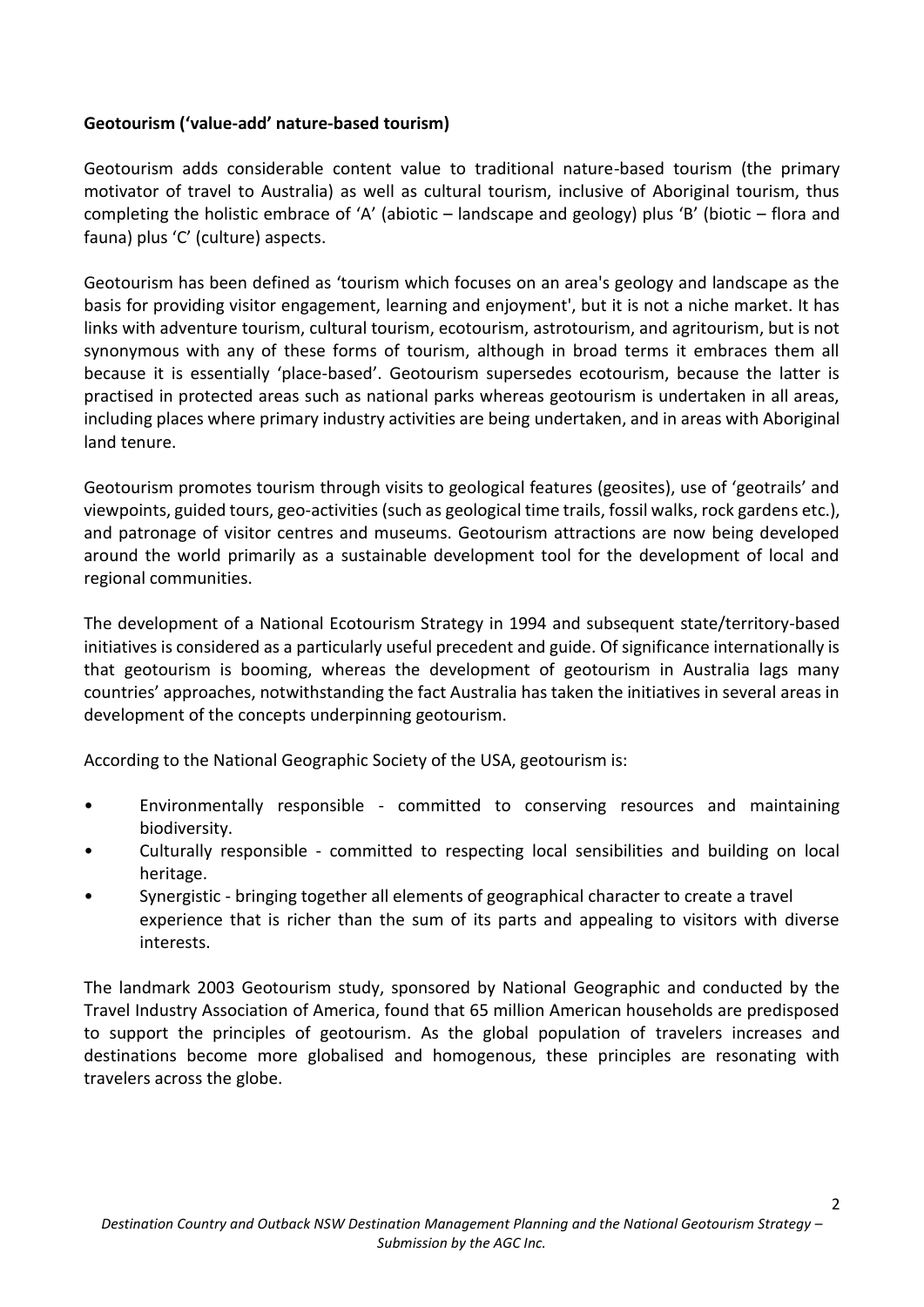According to the 2017 report 'Unlocking Our Great Outdoors' of the Tourism and Transport Forum (TTF)<https://bit.ly/2WgeNLb> international visitors to Australia are increasingly engaging in naturebased tourism. In 2016, it was reported that 5.2 million international visitors, or over two-thirds of all the international visitors to Australia, engaged in some form of nature-based tourism. In addition, nature-based tourism attracted 20.1 million domestic overnight visitors in 2016 and 23.6 million domestic day trip visitors. After recording flat growth between 2005 and 2011, nature-based tourist numbers have accelerated in more recent years. This has occurred for all three main categories of tourists – international, overnight domestic and day trippers.

This TTF report also highlighted the potential of 16 identified major landscapes developed by Tourism Australia and Parks Australia as the Australia's National Landscapes program, one of which was the Blue Mountains World Heritage Area, which represents a gateway for international tourists to the landscapes of the Country and Outback region of NSW. Many of these landscapes offer the opportunity for particularly younger FITs (increasingly 'digital natives'), eager to combine a geotourism experience obtained through adventurous self-drive tours, by accessing newly developed geotrails as envisaged in the National Geotourism Strategy.

The upsurge in domestic tourism experienced during the COVID-19 pandemic in recent years has reinvigorated interest by Australians in exploring the best of what regional and outback Australia has to offer, and the adoption of geotourism-focused product development offers the opportunity to excite first time visitors and importantly to encourage repeat visitation.

### **The National Geotourism Strategy**

Launched in April 2021 by the AGC, the National Geotourism Strategy (NGS) is being implemented to support the orderly development of major geotourism projects and activities in line with overseas trends and domestic regional development imperatives. Further details about the NGS and its seven strategic goals can be referenced at<https://www.agc.org.au/geoscience-in-australia/geotourism/>

Of relevance to the tourism destination management planning process, **Goal 5** focuses on geotourism opportunities in regional areas that occur outside parks and reserves, but which may contain interesting features and narratives including geological, biological, and cultural elements. These include the development of geotourism in mining communities with potential geoheritage and cultural heritage sites. The goal is being designed to unite through collaboration representatives from mining groups, Aboriginal heritage, and tourism groups, to explore new geotourism opportunities.

This goal recognises that there are a range of landscapes in Australia that contain either Aboriginal and/or European settlement value, which do not fit into more 'traditional' narratives of geotourism in unmodified or protected areas. Mining landscapes, both past and present, possess important educational values and offer interesting aesthetics and experiences that could be of considerable interest to tourists, given the richness and extent of the mining heritage throughout much of the Central West NSW region.

Geotourism opportunities could also arise from the consequences of mine closure, much of which is currently oriented to environmental remediation. There is scope to include the preservation of mining heritage in situ with the geotourism or geoheritage potential being accepted as the rationale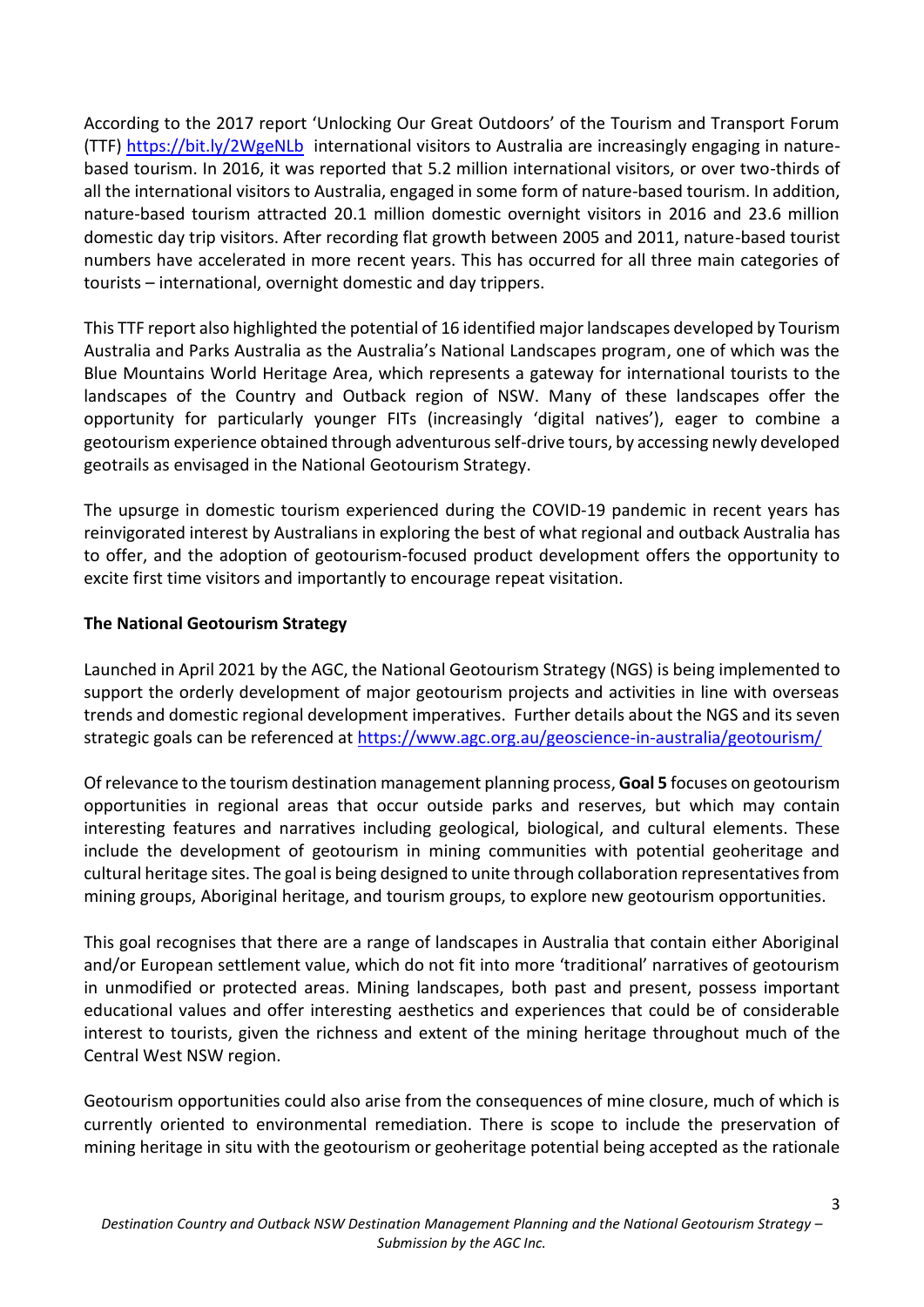for conserving these assets as important cultural heritage assets for new geotourism product development. In this regard, discussions have already commenced with the CRC TiME to identify areas in which collaboration can take place.

Aboriginal cultural elements and landscapes cut across widely accepted, post-settlement landforms and landmarks, and have values specific to various groups and individuals. Therefore, there is potential to incorporate and/or communicate (with permission or via collaboration) creation stories and narratives of landscapes and features through geotourism. In this context, there is an opportunity to see a greater emphasis put on the connection across geotourism, geoheritage and the cultural heritage of Aboriginal peoples and the potential for future collaborations. In this context, Goal 5 seeks to embed the Aboriginal experience into the overall visitor economy, thus improving business capability and awareness.

The pursuit of geotourism offers the potential for new industries and employment opportunities through the development of major projects within Australia. Also, very significantly from a strategic perspective, the AGC recognises that the development of geotourism may be one of the best ways to communicate the value of geoscience to the broader Australian community. The AGC considers that this improved profile for geoscience is likely to have a positive impact in other areas of strategic importance, most notably the need for continuing tertiary enrolments in geoscience in key regional places that is required to meet Australia's needs for highly qualified geoscience graduates and researchers into the future.

### **Geotourism as a driver of place-based regional economic development**

Geotourism is increasingly seen globally as an instrument of regional economic development.

Through its 'place-based' and holistic approach, geotourism:

- 1. Adds considerable content value to traditional nature-based tourism (the primary motivator of travel to Australia) as well as cultural tourism, inclusive of Aboriginal tourism, thus completing the holistic embrace of 'A' (abiotic  $-$  landscape and geology) plus 'B' (biotic  $$ flora and fauna) plus 'C' (culture) aspects.
- 2. Incorporates other forms of nature-based tourism such as ecotourism, agritourism, and astrotourism, the latter which should preferably focus on how Aboriginal elders have traditionally 'read the stars'.
- 3. Celebrates geoheritage and promotes awareness of and better understanding of the geosciences, noting that a revised global framework for the application of criterion (viii) of the World Heritage Convention as it applies to World Geological Heritage has recently been released by the IUCN [https://portals.iucn.org/library/sites/library/files/documents/2021-](https://portals.iucn.org/library/sites/library/files/documents/2021-025-En.pdf) [025-En.pdf](https://portals.iucn.org/library/sites/library/files/documents/2021-025-En.pdf) .
- 4. Contributes to regional development imperatives in areas experiencing social and economic difficulties through increased tourist visitation, particularly from overseas – of increasing interest to local government and state based, regional development agencies.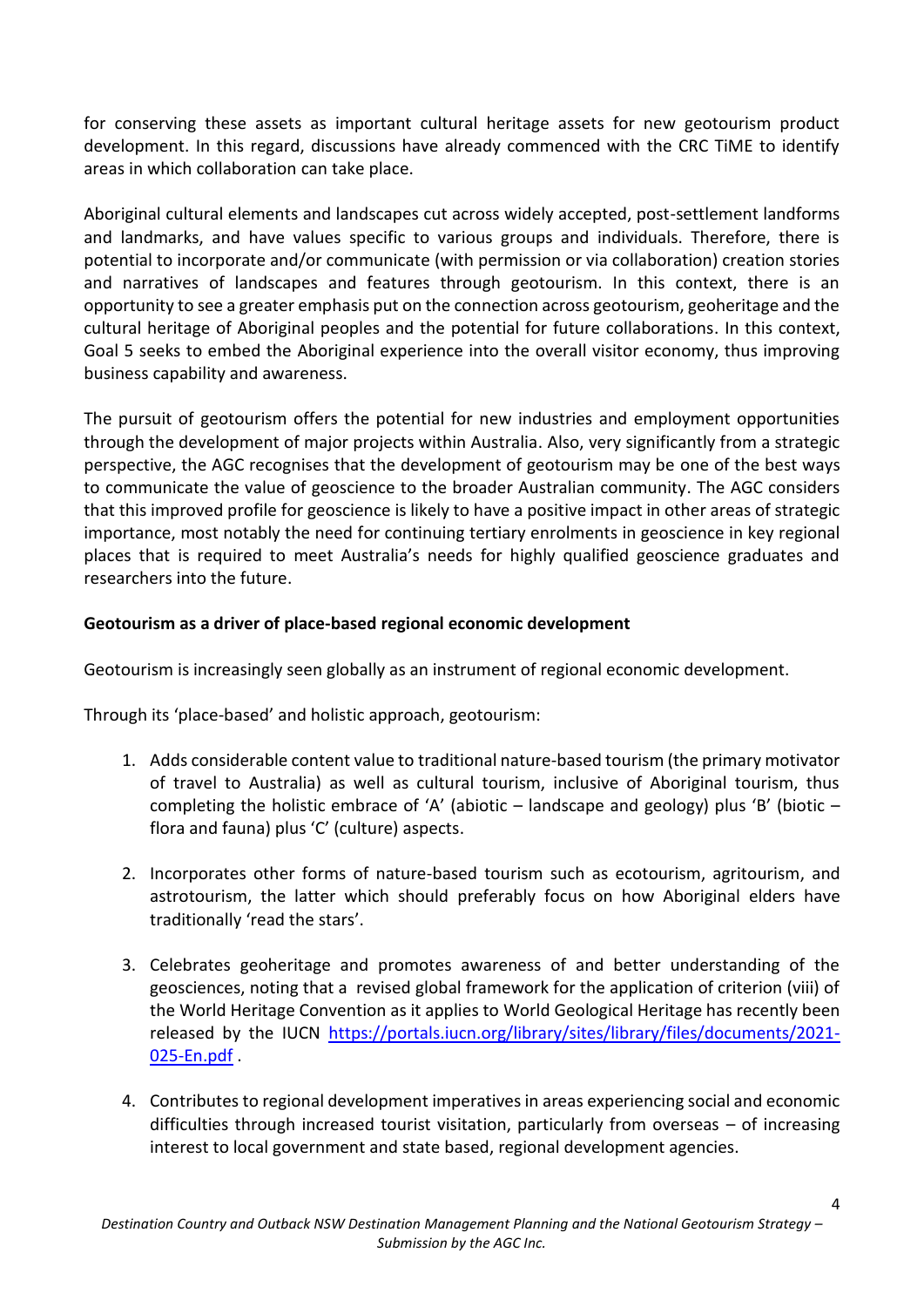- 5. Provides a means of highlighting and promoting public interest in mining heritage including gemstone and gold fossicking as well as the emerging interest in rare earth minerals.
- 6. Provides the means of increasing public access to natural and cultural heritage content through a range of new interactive digital applications on smartphones that enable advanced and innovative ways of experiencing nature. **Goal 1** of the NGS is assessing and promoting new digital technologies to highlight and interpret this content. In developing a National Geotourism Strategy for Australia, the AGC has recognised that state-based geotourism maps, supplemented by publications, may well be eventually replaced by digital technologies (e.g., 3D visualisation, augmented reality, virtual reality, holograms, and live streaming using smartphones and drones) and GIS technologies as a cost-effective means of accessing and better communicating this content for tourists throughout regional Australia.
- 7. Engenders an increasing awareness of the importance in geology as a fundamental science that has had and will continue to have major impacts on civilisations.
- 8. Promotes tourism through visits to geological features (geosites), use of geotrails and viewpoints, guided tours, geo-activities (such as geological time trails, fossil walks, rock gardens, rail trails, skywalks etc.), and patronage of local visitor centres and museums.
- 9. Encourages attractions to be developed as a sustainable tool for the growth of local and regional communities.
- 10. Offers the potential for new industries and employment opportunities through the development of major projects within Australia.

### **Key benefits of geotourism development**

The benefits of geotourism development in Australia are many including:

- **1. Tourism Industry** development benefits in the context of addressing the current COVID-19 pandemic can be realised through the holistic approach of geotourism which enhances the value of traditionally structured, nature-based tourism by **generating new product development** (i.e., including geology, landscape, flora and fauna, as well as cultural heritage attributes, both Aboriginal and post European settlement).
- **2. Employment benefits**through the adoption of a strategy to support and promote geotourism include the following, all of which have the potential to significantly improve Aboriginal employment, and more broadly, regional employment:
	- New domestic employment and consulting opportunities for natural/cultural heritage professionals, design of interpretation signage/boards, design of geotrails.
	- Management roles in geoparks and mining parks, regional development, and local government agencies supporting the visitor economy.
	- Direct employment opportunities in tour operations resulting from increased tourism visitation.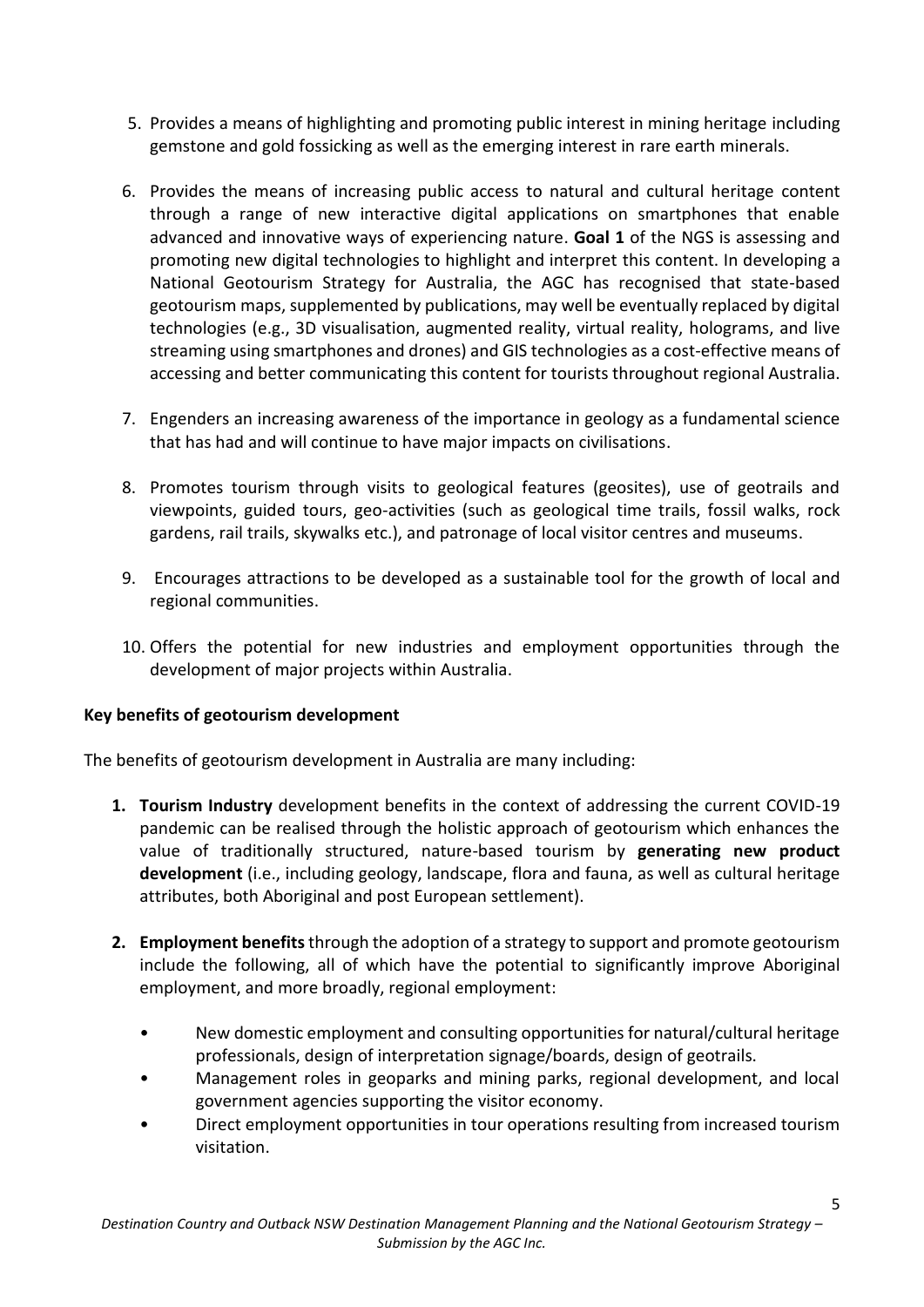- Opportunities for pastoralists and farmers to value-add and diversify by developing 'farm stay' tourism experiences.
- Creating indirect multiplier effects across other industries to service the additional visitation.
- **3. Societal benefits** for local communities, particularly in rural and regional Australia, include the following:
	- A mechanism for celebrating and raising awareness of mining heritage, past and present.
	- An opportunity to enhance community engagement and build value into Environmental, Social, and Governance (ESG) considerations.
	- By celebrating geological heritage, and in connection with all other aspects of the area's natural and cultural heritage (and most significantly, Aboriginal heritage), geotourism enhances awareness and understanding of key issues facing society, such as using our Earth's resources sustainably.
	- By raising awareness of the importance of the area's geological heritage in society today, geotourism gives local people a sense of pride in their region and strengthens their identification with the area.
	- The NGS acknowledges the need to protect the scientific and cultural sensitivity of some geoheritage and geosites, and to ensure protection from geotourism where appropriate.
	- Education opportunities and early employment experience for school-age children who are more sensitive to protecting and nurturing our environment.

In summary, the over-riding socio-economic benefits of geotourism are measurable economic outcomes through the enhancement of traditional nature-based tourism resulting in additional day and over-night visitors, increase visitor spend, direct and indirect regional economic output, household income and wages, and local (including Aboriginal) employment.

### **Delivering geotourism products and experiences**

Geotourism can be readily delivered through the development of both geotrails and geoparks within identified 'GeoRegions'. In Australia, a 'GeoRegion' can be considered a defined area of natural and cultural heritage which highlights outstanding geoheritage features within which geotrail and geopark projects can be developed. Adopting this initial approach offers the opportunity for proponents using the language of 'GeoRegions' to explore various alternative options for geotourism development, including a strong focus on the establishment of geotrails between sites of geological merit as interpretive sites, including robust geoheritage sites, some of which may already have been established as geological 'monuments' or recognised in state or national geoheritage registers. As a first step, a full audit of natural and cultural heritage attributes in the region as well as early discussions with state/territory based Geological Surveys, Planning and Environment agencies, and any other state/territory government agencies responsible for land and resource management is recommended.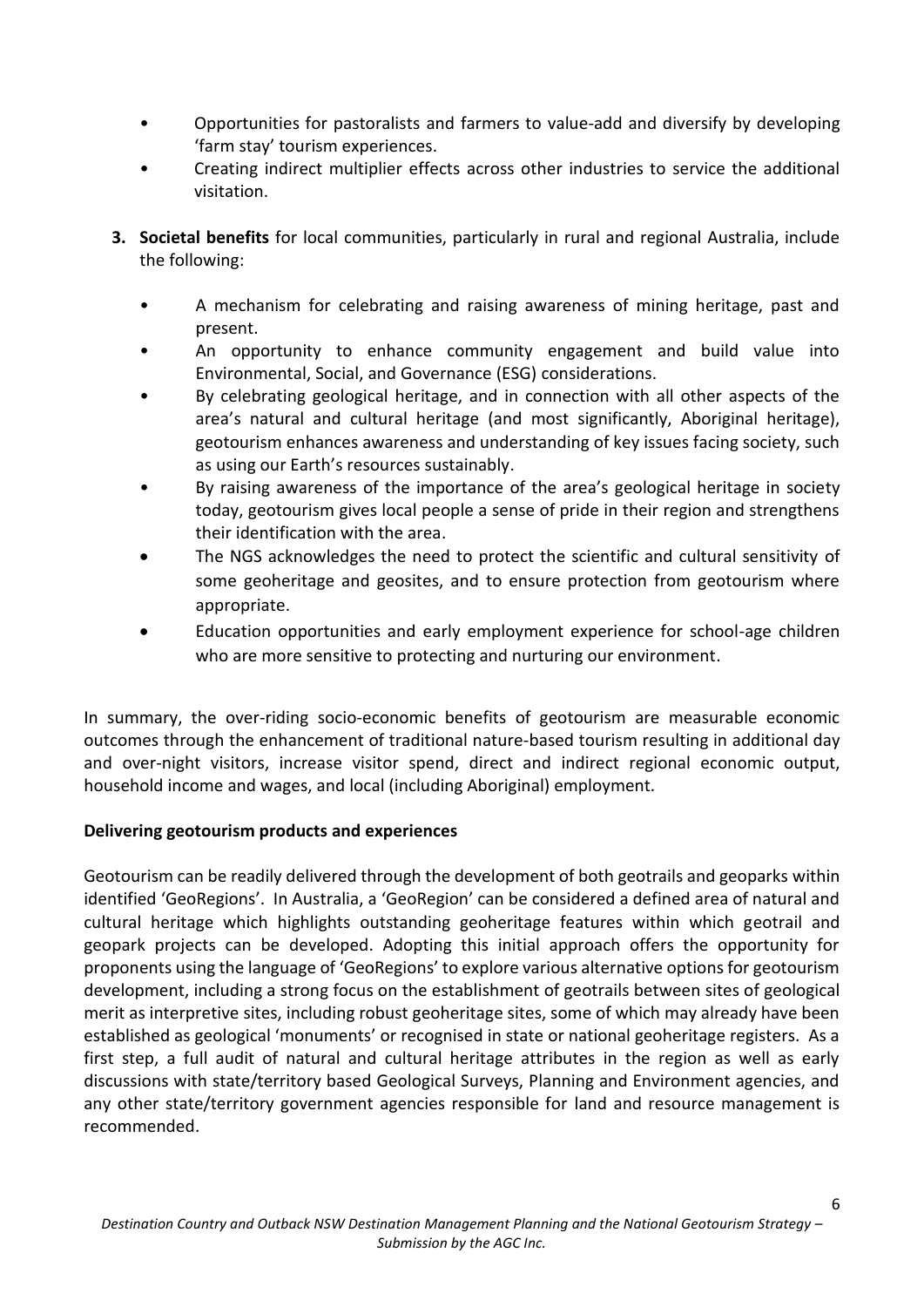## **Geotrails**

Geotrails are journeys that offer the advantages of:

- relating directly to the tourism experience linking destinations particularly of geological or geographical interest;
- having universal appeal, and do not compete with or impact on land management/access issues;
- being relatively easy to establish and representing a cost-effective means of enhancing regional development.
- forming logical journeys linking accommodation destinations where available;
- melding the geological heritage features of a region with a **cohesive story**; and
- incorporating the biodiversity and cultural components (including mining heritage) of the region through which the geotrail traverses.

Geotrails not only link natural landscapes, wilderness, and protected areas, but also include human modified environments like quarries, road sections and urban settings. Geotourism argues that to fully understand and appreciate the environment, visitors firstly learn about the Abiotic (non-living) elements of climate, landscape, geology, and soils, as these determine the distribution of Biotic (living) elements of animals and plants. Both components influence the cultural landscape of how people inhabited the area in the past, as well as how they live there today. These become the key ABC (Abiotic, Biotic, Cultural) elements of geotourism/geotrails, which provides a cohesive approach to interpreting natural areas.

In NSW over recent years, the Geological Survey of New South Wales (GSNSW) has developed in conjunction with Councils, universities, and community groups, three outstanding localised geotrails <https://www.regional.nsw.gov.au/meg/community/geotrails>

- the Newcastle Coastal Geotrail linking fourteen geosites along about 10 km of coastal walk from near Newcastle CBD at Nobbys Beach in the north, to Glenrock State Conservation Area to the south;
- the Port Macquarie Coastal Geotrail covering about 4 km of coastline from Port Macquarie CBD south to the Sea Acres National Park; and
- a series of geotrails of the Warrumbungle National Park have recently been captured in a video production of the Department of Regional NSW. [https://www.youtube.com/watch?v=\\_V1oZeqdUg0](https://www.youtube.com/watch?v=_V1oZeqdUg0)

These geotrails are supported with smartphone apps as virtual tours and provide a unique and interactive experience for visitors, school groups, and local communities.

- Apple:<https://apple.co/3FaAPUD>
- Android:<https://bit.ly/3kzaINv>

Geotrails are also an effective vehicle for promoting broader community interest in geoscience and recognition of it as one of the four fundamental sciences along with physics, chemistry, and biology. As such there are long-term educational and cultural benefits in fostering the appreciation of how our Earth influences landscape, ecology, and our lifestyles.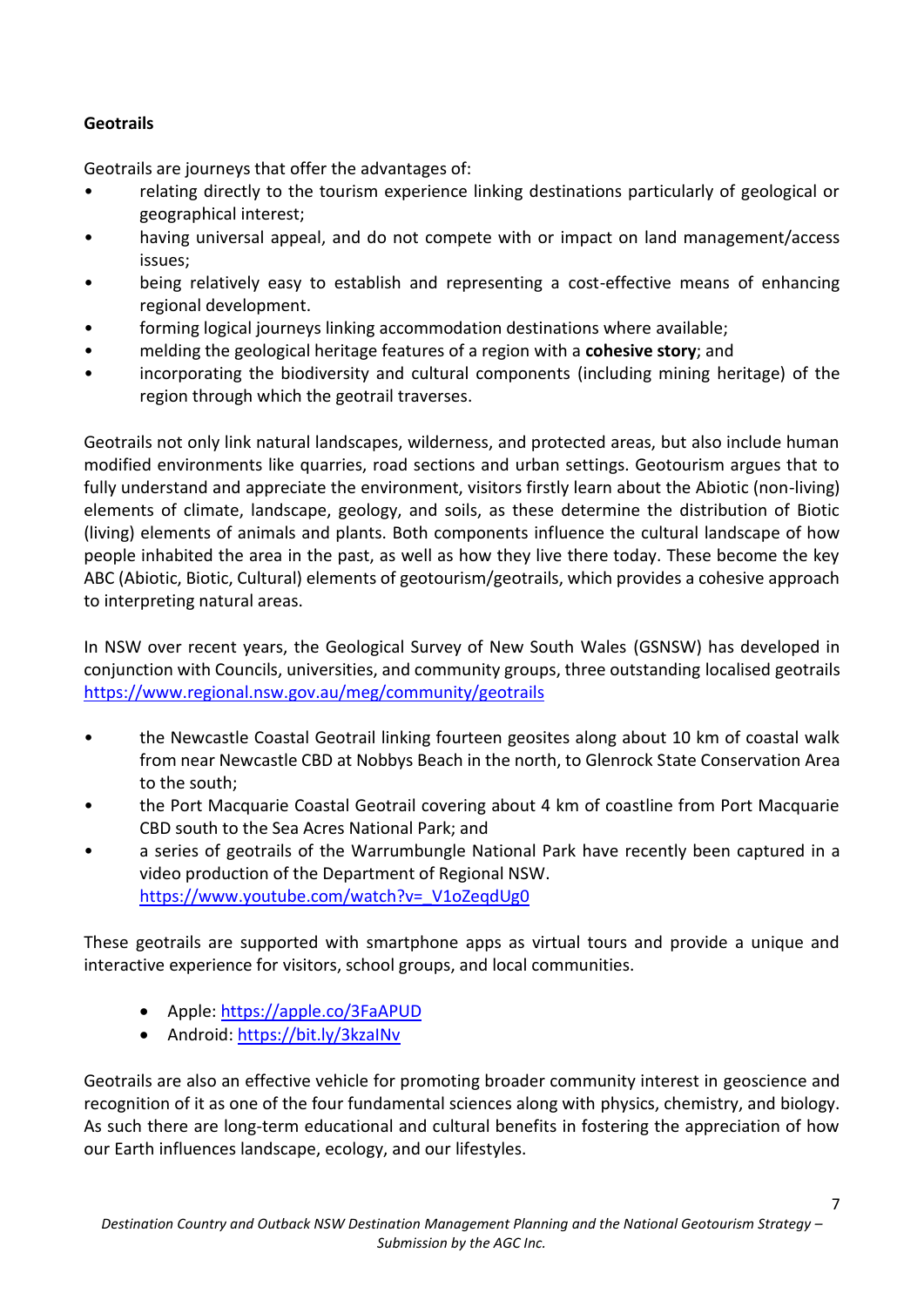Western Australia's Mid-West Development Commission (MWDC) is working with seven shire councils to establish WA's first major geotourism development to be built on a regional geotrail model <http://www.murchisongeoregion.com/> focused on the Murchison 'GeoRegion' of WA. The MWDC believes that the ancient Murchison geology and mining heritage provides the ideal platform for unique, nature-based tourism experiences of global significance, particularly to the 'experience seeker / dedicated discoverer' market. The Mid West Tourism Development Strategy (2014) concluded that the region's iconic nature-based tourist attractions were not developed to their potential and that its visitor appeal was not fully realised. The Strategy identified geotourism in the Murchison 'GeoRegion' as a potential 'game changing' tourism initiative, with capacity to help this 'GeoRegion' realise its potential as a major tourism destination.

NSW's 'Modern Mining Trail' concept <https://bit.ly/3IinPgn> represents another formative regional geotrail example. This is a unique opportunity to travel through Central NSW on the Modern Mining Trail and explore Australia's mining – past, present, and future. The Modern Mining Trail incorporates Parkes, Bland, Orange, and Cobar regions through their Visitor Centres, featuring the following modern mines: Northparkes Mines, Newcrest's Cadia Valley Operations, Peak Gold Mine (Cobar), Peak Hill Open Cut Experience, Barrick Cowal Gold Mine, and Great Cobar Copper Mine.

The Modern Mining Trail region is also home to several tourism experiences that have linkages to history of mining and the role that modern mining plays in communities today. Attractions include the Henry Parkes Centre, the CSIRO Parkes Radio Telescope, Peak Hill Open Cut Gallery and the Big Fish Fossil Hut, Age of Fishes Museum, Canowindra, the Golden Memories Museum in Millthorpe, West Wyalong's Barmedman Mineral Pool, West Wyalong Heritage Museum and the Bland Shire Heritage and Gold Tour, the Great Cobar Heritage Centre, and associated Miner's Heritage Park and Heritage Walk.

Several years ago, in some earlier destination planning work, a regional 'Wonder of Gondwana' geotrail was proposed that would traverse Central West NSW and link in other attractions such as the Australian Fossil and Mineral Museum in Bathurst with the Age of Fishes Museum in Canowindra and with other geological sites (e.g., Wellington Caves) as well as the Hill End (mining heritage) Historic Site managed by the NSW National Parks and Wildlife Service (NPWS).

In progress, an extensive road-based geotrail (600-700km) which follows the Darling River north from Wentworth, through to Pooncarie and Menindee up to Wilcannia, then extends up through White Cliffs to Peery Lake is being developed. The Mungo, Kinchega, and Paroo-Darling National Parks are included in the geotrail by utilising existing sites, paths, or road routes. The geotrail will provide insights into the geomorphology and sedimentary geology of the river and lake or dune influenced landscapes, ancient oceans and megafauna, opal mining, and artesian basin geology. Relevant aspects of Aboriginal and post-European settlement history will also be included. The project is a collaboration between Department of Regional NSW (GSNSW), NPWS, shire councils and community groups. Aboriginal representatives are also engaged with the project.

A geotrail for the Mutawintji National Park is close to completion, integrating existing walking trails. Recent geological mapping results, story content on fossils in the park, and ancient environments and Aboriginal cultural heritage are the main features. This project is a collaboration between the GSNSW, NPWS, and the Mutawintji Board of Management (Aboriginal representatives).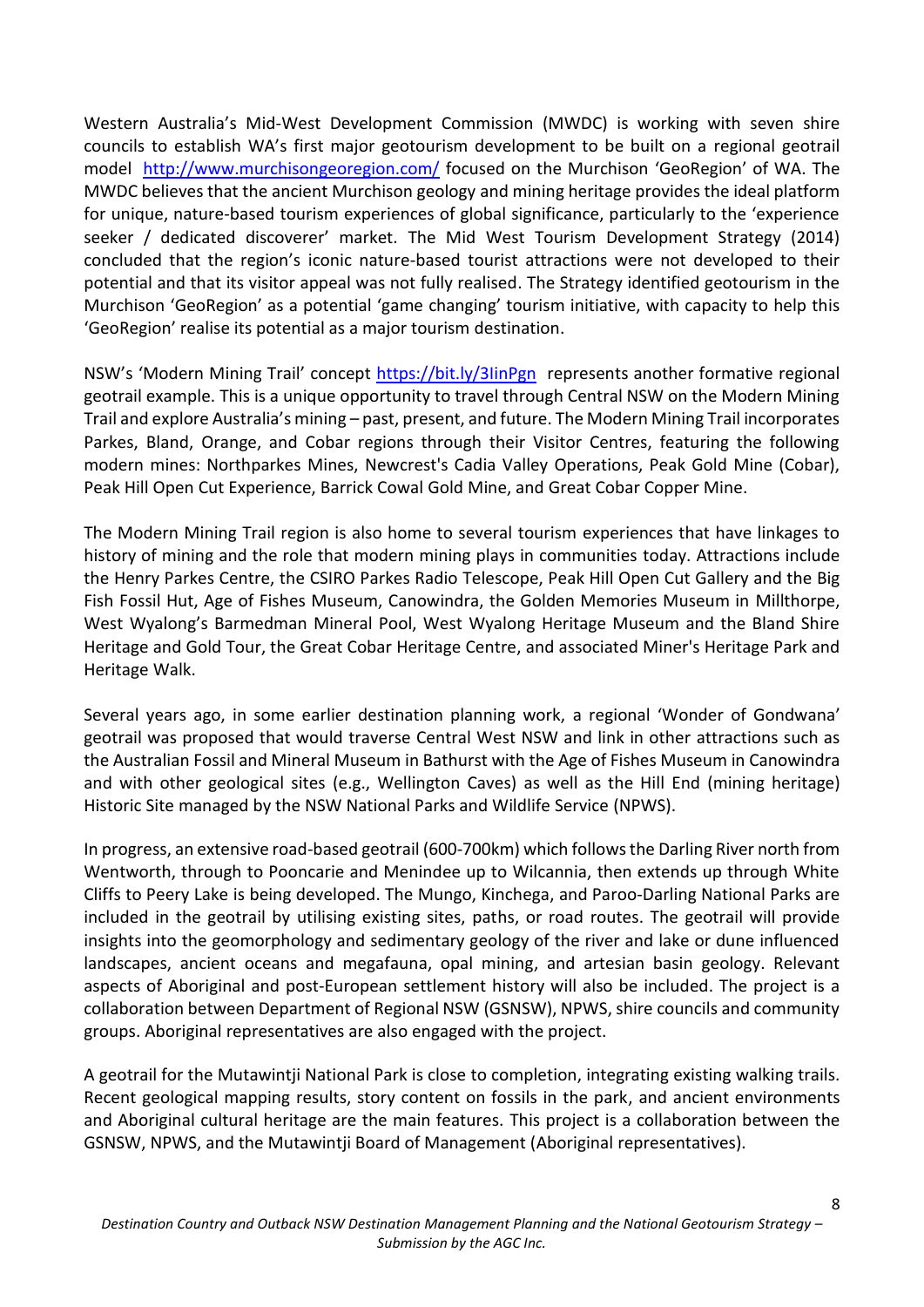In summary**, Goal 3** of the NGS seeks to establish a framework for creating high quality, sustainable geotrails across Australia. NSW based David Robson is the chair of the working group assigned to implementation of this goal. David is also Chair of the Geotourism Standing Committee of the Geological Society of Australia and is available to provide advice and guidance about geotrail design and establishment. E: [robodavidf@gmail.com](mailto:robodavidf@gmail.com)

#### **Geoparks**

On the world stage, 'UNESCO Global Geoparks are single, unified geographical areas where sites and landscapes of international geological significance are managed with a holistic concept of protection, education and sustainable development. Their bottom-up approach of combining conservation with sustainable development while involving local communities is becoming increasingly popular.' Unlike World Heritage Areas and national parks, geoparks can embrace both protected and any resource extraction areas, focusing on sustainable development objectives. Geoparks also focus on community engagement and ownership. In Australia, national parks focus on biodiversity and often with insufficient attention given to geological heritage. Whilst World Heritage Areas and national parks are created in perpetuity, the status of global geoparks are reviewed by UNESCO every four years.

Whereas a geopark must demonstrate geological heritage of particular significance, the purpose of a geopark is to explore, develop and celebrate the links between that geological heritage and all other aspects of the area's natural, cultural, and intangible heritages. It is about reconnecting human society at all levels to the planet we all call home and to celebrate how our planet and its 4,600 million-year long history has shaped every aspect of our lives and our societies. Geoparks are both a regional development concept as well as a branding tool. They achieve these goals through conservation, education and geotourism. Geoparks can comprise both protected and non-protected areas and enable and celebrate sustainable development of primary industries such as mining, agriculture, and forestry.

Geoparks can choose to evolve through a series of levels from 'aspiring', 'national', 'regional' (e.g., European or Asia-Pacific Regions) to 'global'. There are now hundreds of geoparks around the world. Support to individual geoparks is offered through the Global Geoparks Network Bureau which is currently representing 177 members from 46 countries. The original target of the Global Geoparks Network is establishing 500 UNESCO Global Geoparks around the world. The number is growing at a rate of about 10 new global geoparks per year.

It is worth considering the location of these UNESCO Global Geoparks as they relate to the core and emerging international markets of the NSW Visitor Economy 2030, **because tourists sourced from these markets are familiar with, and are moreover seeking, geotourism based experiences.**

• The top 10 Core markets include China (41), UK (8), NZ (one to be nominated), Japan (9), HK (1), Taiwan (9 not UNESCO), as well as Indonesia (6), Germany (7), and Malaysia (1), noting that whilst the USA does not have any UNESCO Global geoparks, geotourism is well understood and promoted by the National Geographic Society <https://www.nationalgeographic.com/maps/article/about-geotourism>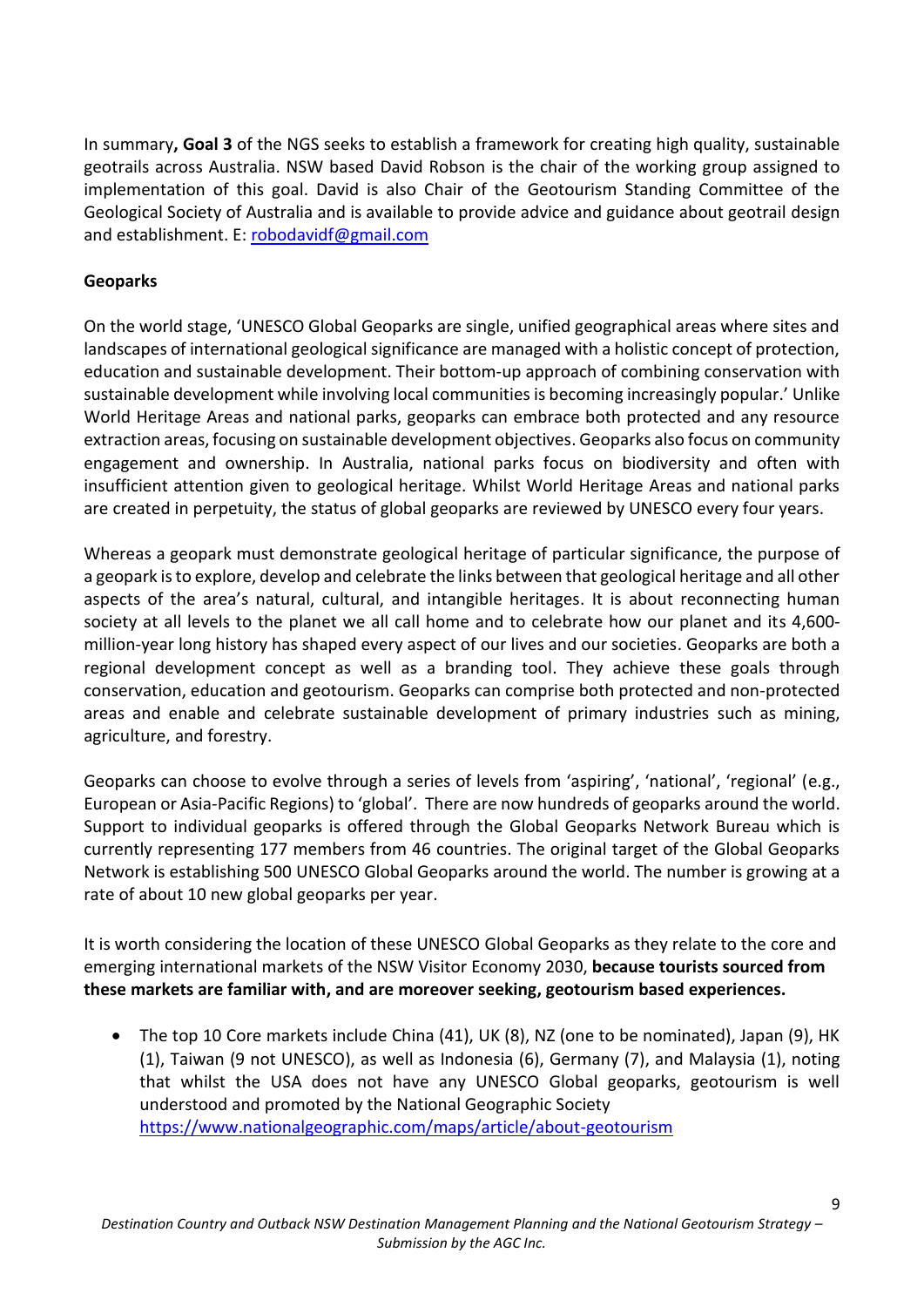- Emerging Markets 1: Canada (4), France (7), Vietnam (3)
- Emerging Markets 2: Brazil (3), Italy (11), Thailand (1), Scandanavia (9)

In Australia, the approval of State/Territory Government Geological Surveys for individual geotourism projects is essential. The development of the NGS through **Goal 2** is being structured to provide a pathway for State and Territory governments to evaluate and approve major geotourism project proposals, moving through three stages of identifying suitable GeoRegions, establishing geotrails, and where approved and supported by governments, leading to the potential for geopark development.

### **The Proposed Glen Innes Highlands GeoRegion of New South Wales and the development of its tourism destination management plan**

Within the framework of the NGS and as a significant first for Australia, the Glen Innes Severn Council has recently approved a comprehensive Tourism Destination Management Plan that has embraced 'geotourism as a holistic approach to featuring natural and cultural heritage into the relevant customer experiences.' The Plan also proposes the development of various trails including the funded New England Rail Trail Stage 1 from Glen Innes to Ben Lomond, the funded Glen Innes Highlands Skywalk, mining geotrails, and 'geotales' that tell the story of the formation of the east coast of Australia and the Gondwana continent. This Plan can be sighted a[t https://lnkd.in/g5yk5aNu](https://lnkd.in/g5yk5aNu)

In addition, the Council has decided to investigate the potential of the Glen Innes Highlands being developed as an outstanding 'GeoRegion' and to review the NGS, with the intention of approaching the AGC to conduct an audit of this proposition, with early input anticipated from the GSNSW and from other geoscientists with local knowledge and experience. The Council also sees the mediumterm potential of this proposed 'GeoRegion' being considered as a potential Aspiring UNESCO Global Geopark nomination, given the diversity of the New England North West Region's substantive cultural attributes including its rich mining heritage.

To reinforce the intent of the STRIVE 2030 Strategic Action, page 43 of the Strategy document <https://bit.ly/3DvkpWg> ,the aspiring Glen Innes GeoRegion and the NGS feature in a prominently displayed case study with recognition also of the Ku-ring-gai (NSW) <https://bit.ly/3LIOxAo> and Murchison (WA) GeoRegions, all aspiring to be nominated as UNESCO Global Geoparks, inter alia,

*'Geotourism puts Glen Innes Highlands on the map In the Northern Inland region of New South Wales, Glen Innes Highlands is embracing an emerging global trend: geotourism. Geotourism is a naturebased experience that describes how geology shapes the character of a region. It uses storytelling to connect: • landscapes, landforms and the night sky • flora and fauna • First Nations and European cultural heritage. Geotourism helps communities develop experiences that protect and explain the natural and cultural heritage of important regions. This ensures tourism has community acceptance and delivers socioeconomic opportunities. A region rich in natural and cultural heritage The Glen Innes Highlands region boasts major landforms, waterways, vegetation, wildlife, and cultural heritage. It aims to become a model geotourism destination in line with the National Geotourism Strategy. Local First Nations peoples, state government agencies, local councils and other interest groups are working*